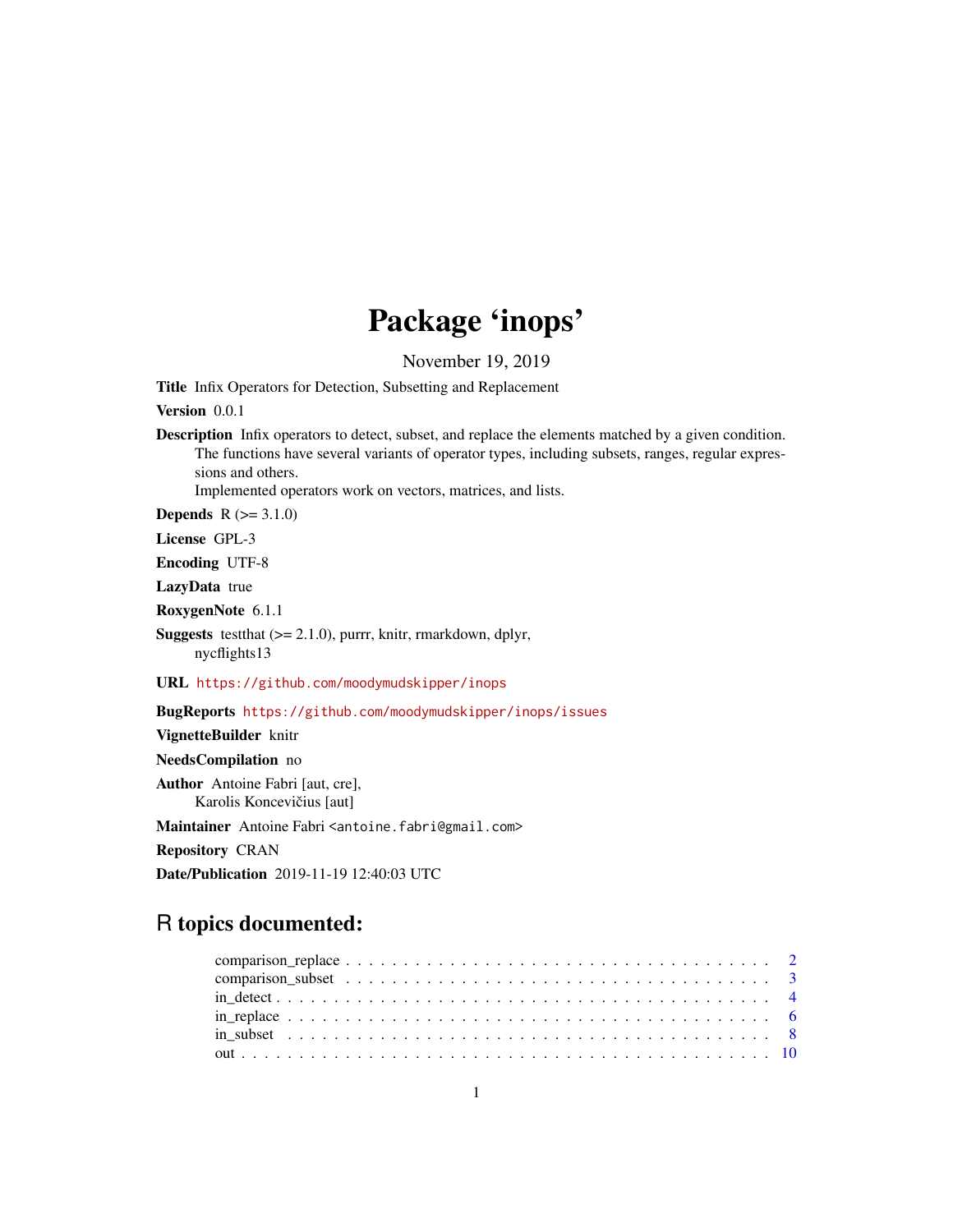#### <span id="page-1-0"></span>**Index** [11](#page-10-0)

comparison\_replace *Replacing Values by Comparison*

## Description

Operators for replacing values using the standard comparison operators.

## Usage

 $x \ge y \le -$  value  $x > y < -$  value  $x \le y \le -$  value  $x < y < -$  value  $x == y <- value$  $x := y \leftarrow$  value

#### Arguments

| x     | first element of the operation.  |
|-------|----------------------------------|
| ٧     | second element of the operation. |
| value | replacement value.               |

#### Details

Thanks to these operators :

- $x == y \le$ -value is equivalent to  $x[x == y] \le$ -value
- $x := y$  <-value is equivalent to  $x[x := y]$  <-value
- $x \le y \le$ -value is equivalent to  $x[x \le y] \le$ -value
- $x \ge y \le$ -value is equivalent to  $x[x \ge y] \le$ -value
- x < y <-value is equivalent to x[x < y] <-value
- x > y <-value is equivalent to x[x > y] <-value

## Value

x with values for which the comparisons evaluate to TRUE replaced with value.

#### See Also

`==`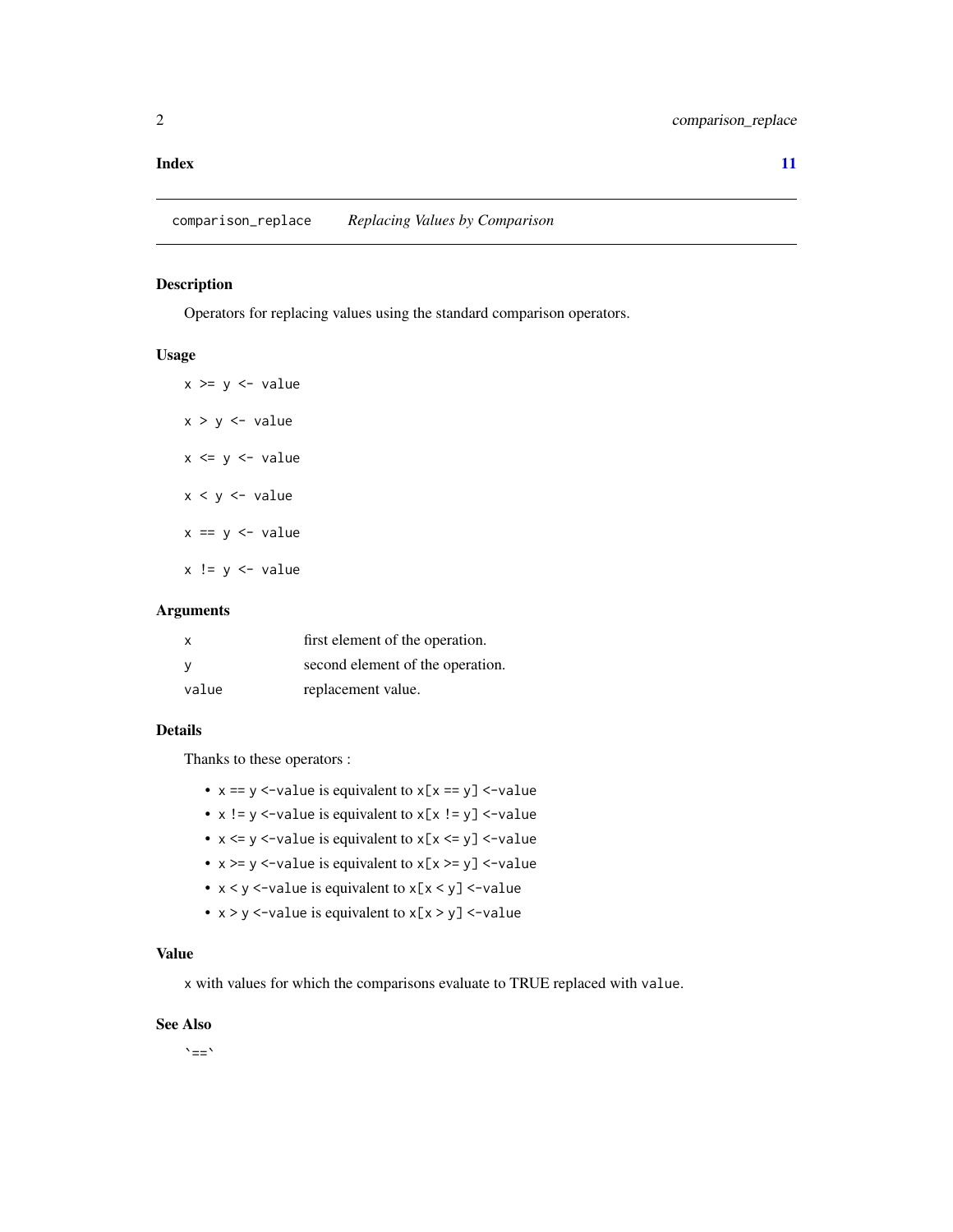## <span id="page-2-0"></span>comparison\_subset 3

## Examples

ages <- c(130, 10, 1996, 21, 39, 74, -2, 0) ages == 1996 <- as.numeric(format(Sys.Date(), "%Y")) - 1986 ages ages > 100 <- NA ages ages  $\leq 0 \leq$  NA ages

comparison\_subset *Subsetting Values by Comparison*

## Description

Operators for subsetting values using the standard comparison operators.

## Usage

- x %[>=% y x %[>% y
- x %[<=% y
- x %[<% y
- x %[==% y
- x %[!=% y

## Arguments

| x | first element of the operation.  |
|---|----------------------------------|
|   | second element of the operation. |

## Value

elements of x matched by the used comparison.

#### See Also

 $\sum_{i=1}^{n}$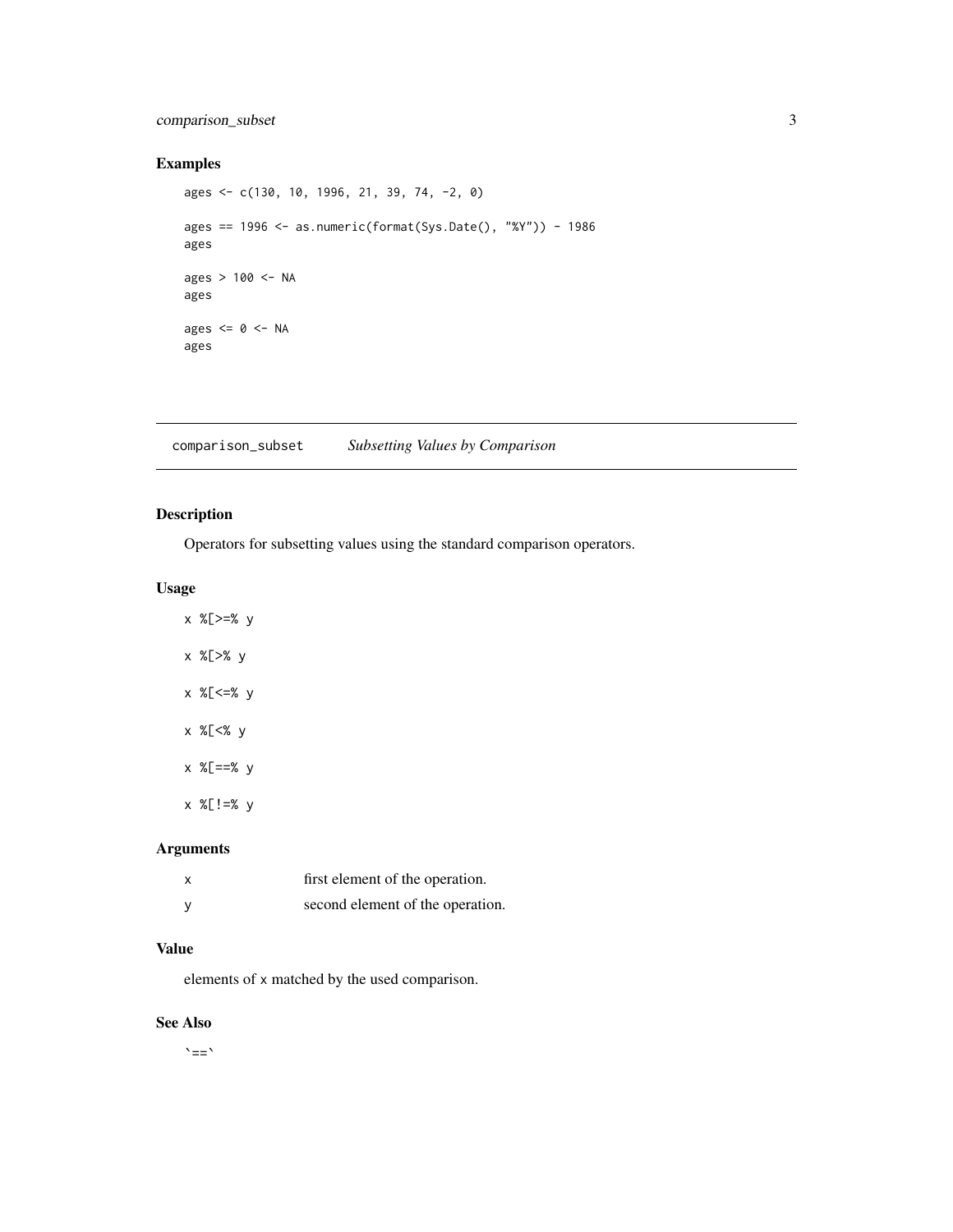## Examples

```
ages <- c(130, 10, 21, 39, 74, -2, 0)
ages %[<% 5
letters %[==% "a"
letters %[!=% "a"
```
## in\_detect *Matching Values and Intervals*

## Description

Operators for detecting which values are within a given interval or set.

## Usage

- x %in{}% table
- x %out{}% table
- x %in[]% interval
- x %out[]% interval
- x %in()% interval
- x %out()% interval
- x %in(]% interval
- x %out(]% interval
- x %in[)% interval
- x %out[)% interval
- x %in~% pattern
- x %out~% pattern
- x %in~p% pattern
- x %out~p% pattern
- x %in~f% pattern

<span id="page-3-0"></span>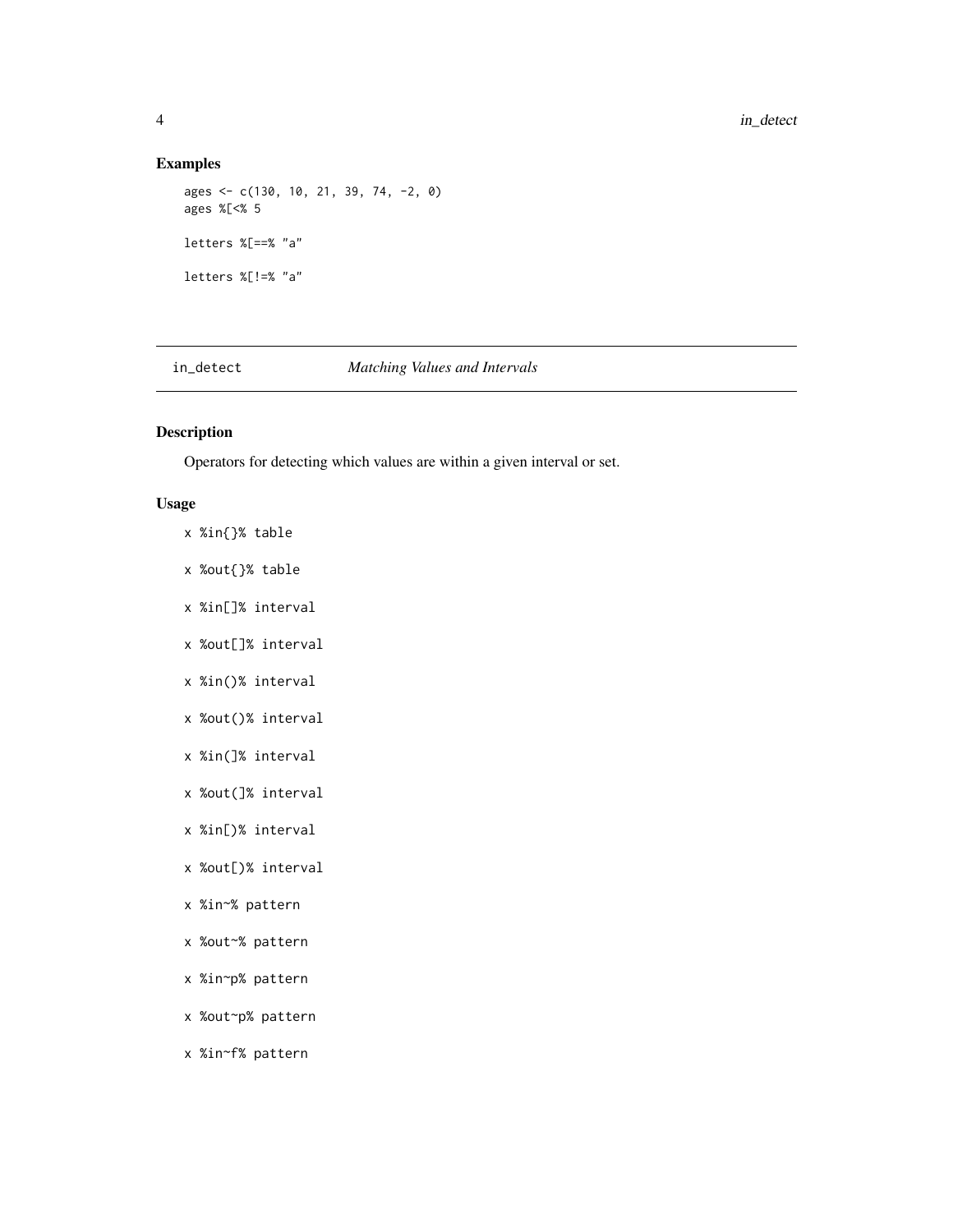#### in\_detect 5

x %out~f% pattern

x %in#% count

x %out#% count

#### Arguments

| $\mathsf{x}$ | vector or array of values to be matched.                  |
|--------------|-----------------------------------------------------------|
| table        | vector or list to be matched against.                     |
| interval     | numeric vector defining a range to be matched against.    |
| pattern      | pattern to be matched against.                            |
| count        | numeric vector defining counts for count-based selection. |

#### Details

Compared with default %in% implementation in R the operators implemented here try to be more consistent with other default infix operators like == and <. In particular they preserve the dimensions and the missing values (see examples).

Style of parentheses define the type of matching template:

- %in{}% detects which elements of x are present in the set given by the table argument.
- %in()%, %in[]%, %in(]% and %in[)% detect the elements of x included in a range of interval argument, using range(interval). This range being closed, open on both sides, open on the left, or open on the right, respectively.
- %in~%, %in~p% and %in~f% detect the elements of x that match the regular expression given by pattern. They wrap grepl() with the default parameters of perl = TRUE, and with fixed = TRUE, respectively.
- %in#% detects the elements that occur a specified number of times. Operators of the form %out<suffix>% return the negation of %in<suffix>%

#### Value

a logical vector or an array of the same dimensions as  $x$  indicating if each value of  $x$  is within the defined subset.

#### See Also

%in%

## Examples

```
# difference in behaviour with dimensions when compared to %in%
iris[1:10,] %in% "setosa"
iris[1:10,] == "setosa"iris[1:10,] %in{}% "setosa"
```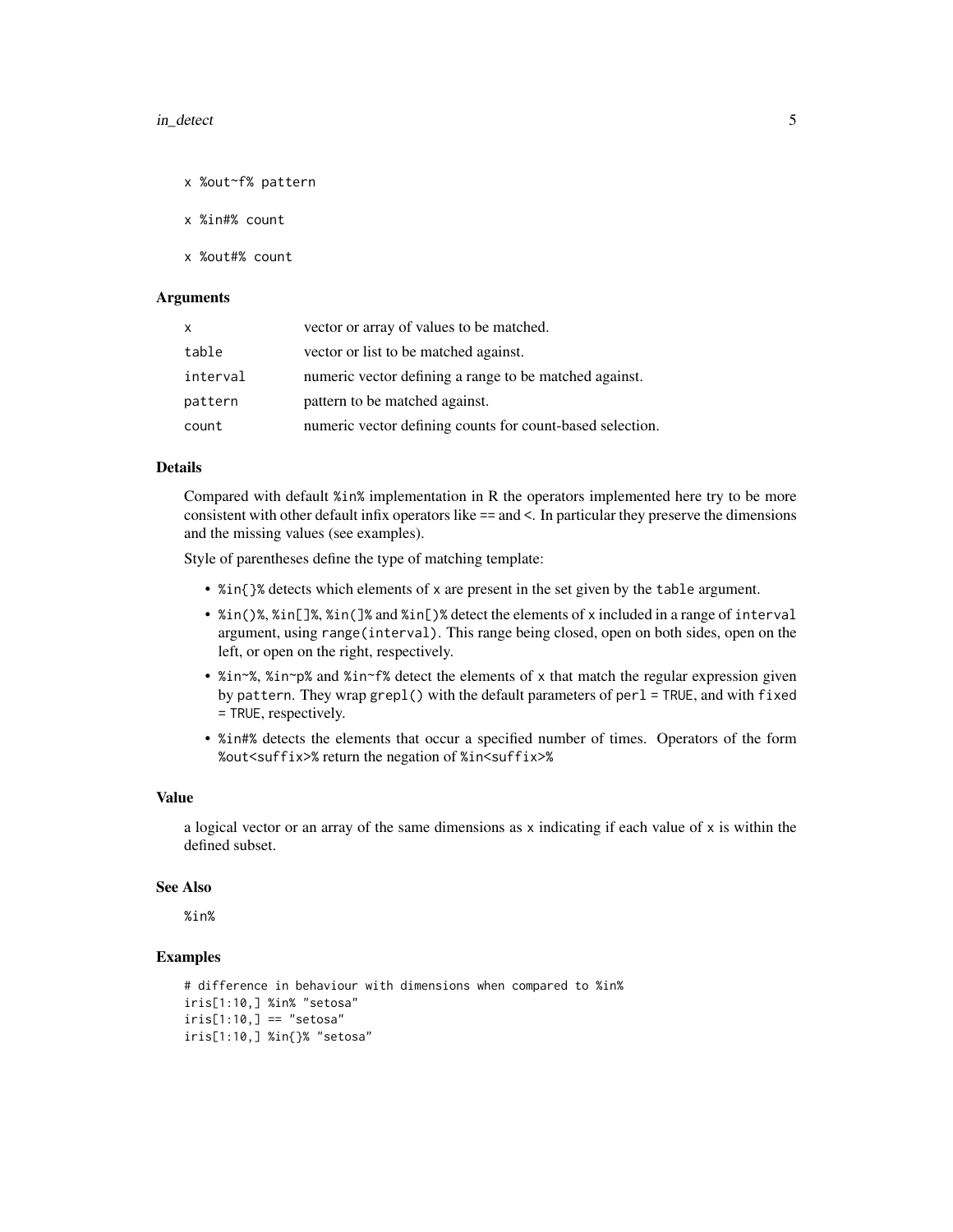```
# difference in behaviour with missing values when compared to %in%
x \leq -c(1, 2, 3, NA, 4)x %in% c(1,2,3)
x %in{}% c(1,2,3)
# other interval oparators
x \le -1:10x %in[]% c(3,7)
x %in()% c(3,7)
x %in(]% c(3,7)
x %in[)% c(3,7)
x %out[]% c(3,7)
# when more than 2 numbers are provided for the interval - range is used
x < -1:10all.equal(x %in[]% c(2,4), x %in[]% c(2,3,4))
all.equal(x %in[]% c(2,4), x %in[]% range(c(2,3,4)))
# matching according to regular expressions
iris$Species %in~% "^v"
iris$Species %in~f% "^v"
iris$Species %in~f% "versicolor"
iris$Species %in~f% c("versicolor", "virginica")
# selecting by number of occurances
mtcars$gear %in#% 1:5
mtcars$gear %out#% 1:5
```
in\_replace *Replacing Values and Intervals*

## Description

Operators for replacing values within a given interval or set.

#### Usage

- x %in{}% table <- value
- x %out{}% table <- value
- x %in[]% interval <- value
- x %out[]% interval <- value
- x %in()% interval <- value
- x %out()% interval <- value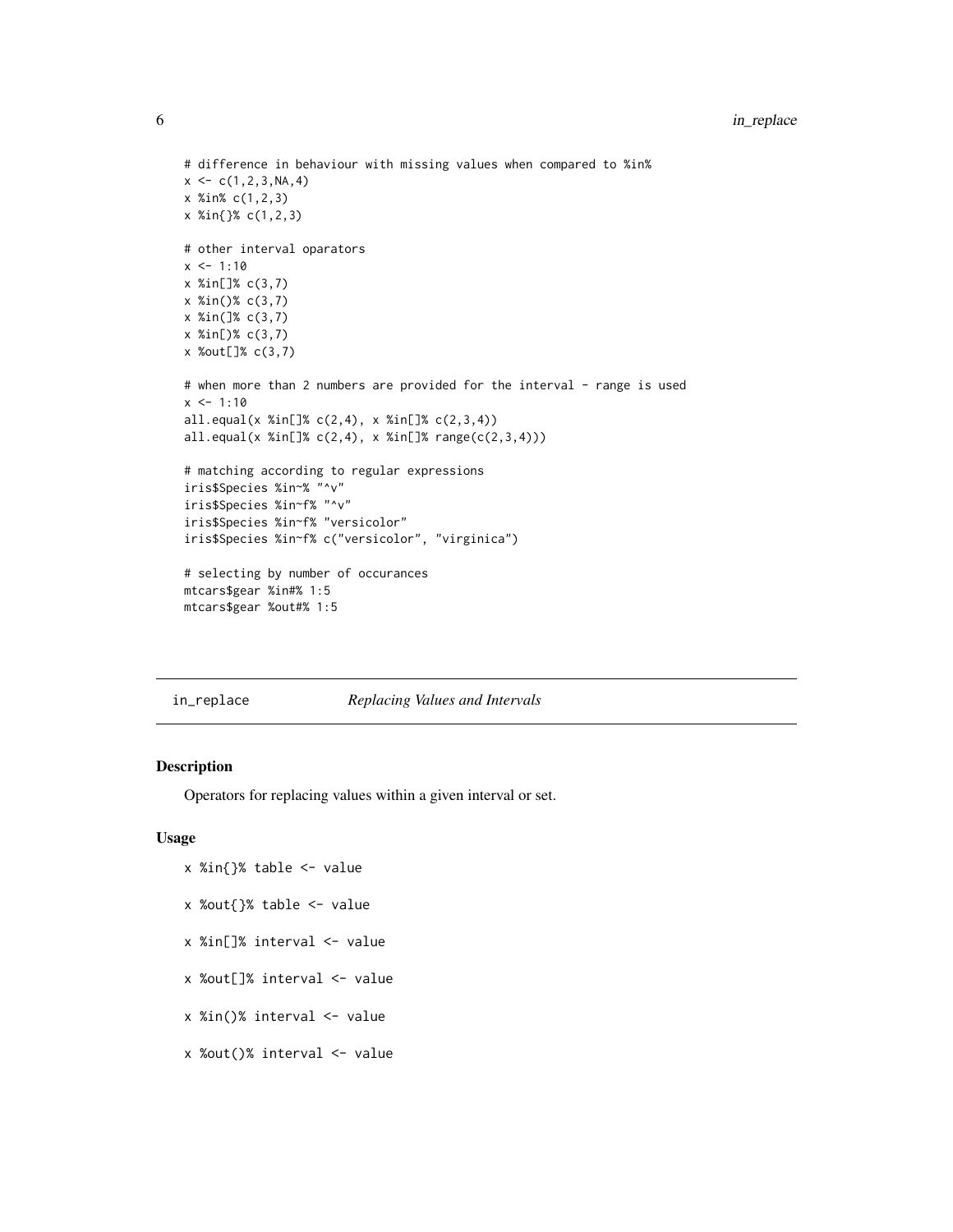## in\_replace 7

- x %in(]% interval <- value
- x %out(]% interval <- value
- x %in[)% interval <- value
- x %out[)% interval <- value
- x %in~% pattern <- value
- x %out~% pattern <- value
- x %in~f% pattern <- value
- x %out~f% pattern <- value
- x %in~p% pattern <- value
- x %out~p% pattern <- value
- x %in% table <- value
- x %out% table <- value
- x %in#% count <- value
- x %out#% count <- value

## Arguments

| $\mathsf{x}$ | vector or array of values to be matched.                  |
|--------------|-----------------------------------------------------------|
| table        | vector or list to be matched against.                     |
| value        | replacement value.                                        |
| interval     | numeric vector defining a range to be matched against.    |
| pattern      | pattern to be matched against.                            |
| count        | numeric vector defining counts for count-based selection. |

#### Details

For each %\*%<- operator of this package x %\*% y <-value is a shorthand for x[x %\*% y] <-value.

## Value

x with specified values replaced with value.

## See Also

%in{}%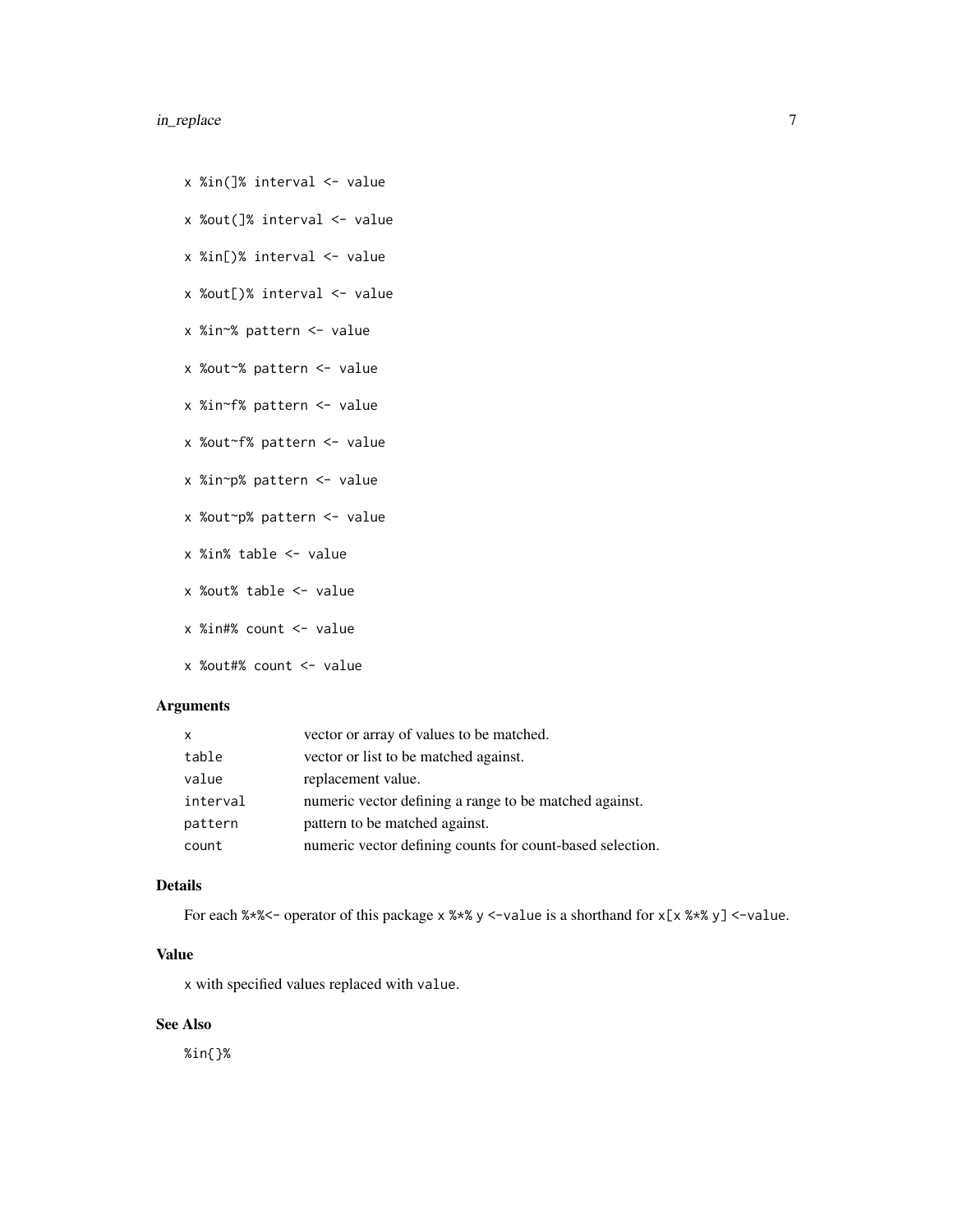8 in\_subset 3 in  $\frac{1}{2}$  in  $\frac{1}{2}$  in  $\frac{1}{2}$  in  $\frac{1}{2}$  in  $\frac{1}{2}$  in  $\frac{1}{2}$  in  $\frac{1}{2}$  in  $\frac{1}{2}$  in  $\frac{1}{2}$  in  $\frac{1}{2}$  in  $\frac{1}{2}$  in  $\frac{1}{2}$  in  $\frac{1}{2}$  in  $\frac{1}{2}$  in  $\frac{1}{2}$  in  $\frac{1}{2}$ 

## Examples

```
# interval replacement operators
x \le -1:10x %in[]% c(3,7) <- 0
x
x < -1:10x %in[)% c(3,7) <- NA
x
x \le -1:10x %out[)% c(3,7) <- x
x
# regular expression replacement operators
region <- as.character(state.region)
table(region)
region %in~% "^North" <- "North"
table(region)
# count based replacement operators
carb <- mtcars$carb
table(carb, useNA="always")
carb %in#% 1 <- NA
table(carb, useNA="always")
```

| in subset | <b>Subsetting Values and Intervals</b> |
|-----------|----------------------------------------|
|-----------|----------------------------------------|

## Description

Operators for subsetting values within a given interval or set.

## Usage

- x %[in{}% table
- x %[out{}% table
- x %[in[]% interval
- x %[out[]% interval
- x %[in()% interval
- x %[out()% interval

<span id="page-7-0"></span>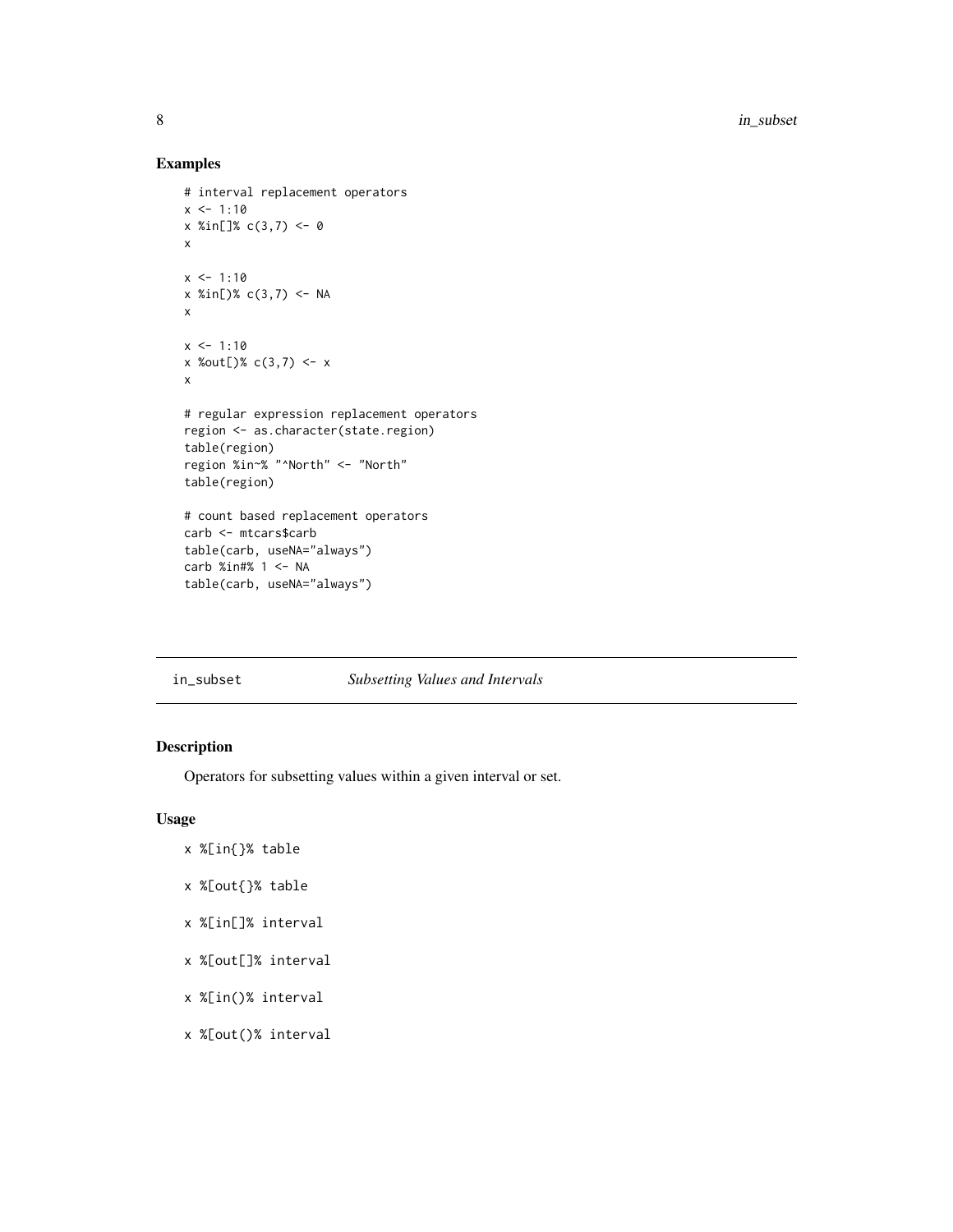#### in\_subset 9

- x %[in(]% interval
- x %[out(]% interval
- x %[in[)% interval
- x %[out[)% interval
- x %[in~% pattern
- x %[out~% pattern
- x %[in~p% pattern
- x %[out~p% pattern
- x %[in~f% pattern
- x %[out~f% pattern
- x %[in% table
- x %[out% table
- x %[in#% count
- x %[out#% count

## Arguments

| $\mathsf{x}$ | vector or array of values to be matched.                  |
|--------------|-----------------------------------------------------------|
| table        | vector or list to be matched against.                     |
| interval     | numeric vector defining a range to be matched against.    |
| pattern      | pattern to be matched against.                            |
| count        | numeric vector defining counts for count-based selection. |

## Details

For each  $X[x^*]$  operator of this package x  $X[x^*]$  y is a shorthand for  $X[X x^*]$ .

## Value

elements of x matched by the used infix operator type.

## See Also

%in{}%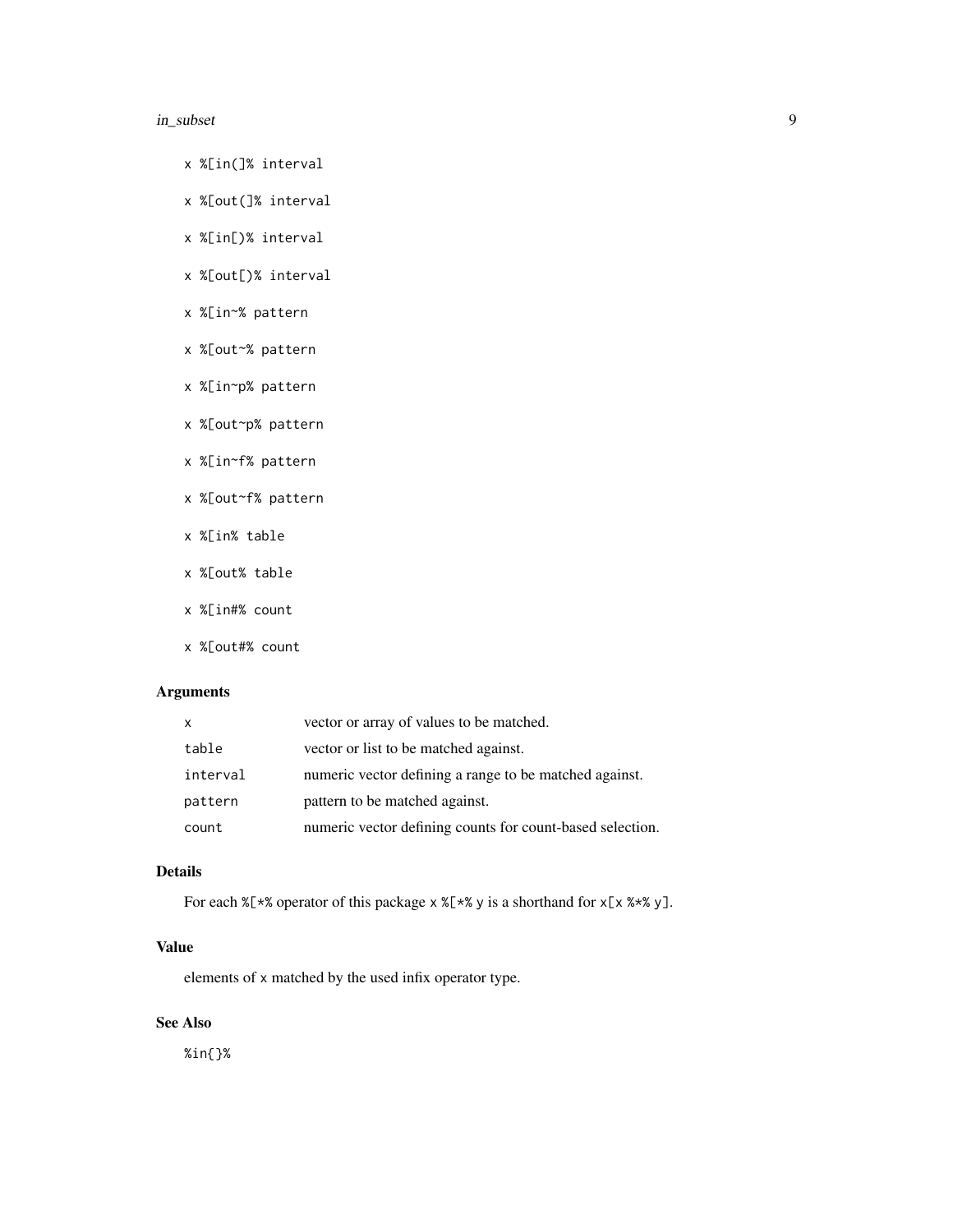<span id="page-9-0"></span>10 out that the contract of the contract of the contract of the contract of the contract of the contract of the contract of the contract of the contract of the contract of the contract of the contract of the contract of th

## Examples

```
# interval subsetting operators
x \le -1:10x %[in[]% c(3,7)
x %[in[)% c(3,7)
x %[out[)% c(3,7)
# regular expression subsetting operators
carnames <- rownames(mtcars)
carnames %[in~% "^Mazda"
carnames %[in~% c("^Mazda", "^Merc")
carnames %[in~% c("\\w{10,100}$") # long car names
# count-based subsetting operators
mtcars$cyl %[in#% 1:10
mtcars$cyl %[out#% 1:10
```
#### out *Detect values that don't match*

## Description

%out% is the negation of %in%, so x %out% y is equivalent to ! x %in% y.

#### Usage

x %out% table

#### Arguments

| $\boldsymbol{\mathsf{x}}$ | vector of values to be matched.       |
|---------------------------|---------------------------------------|
| table                     | vector or list to be matched against. |

#### Value

a logical vector or of the same length as x indicating if each value of x is within the defined subset.

#### See Also

%in%

## Examples

```
iris$Species %in% c("setosa", "versicolor")
iris$Species %out% c("setosa", "versicolor")
```